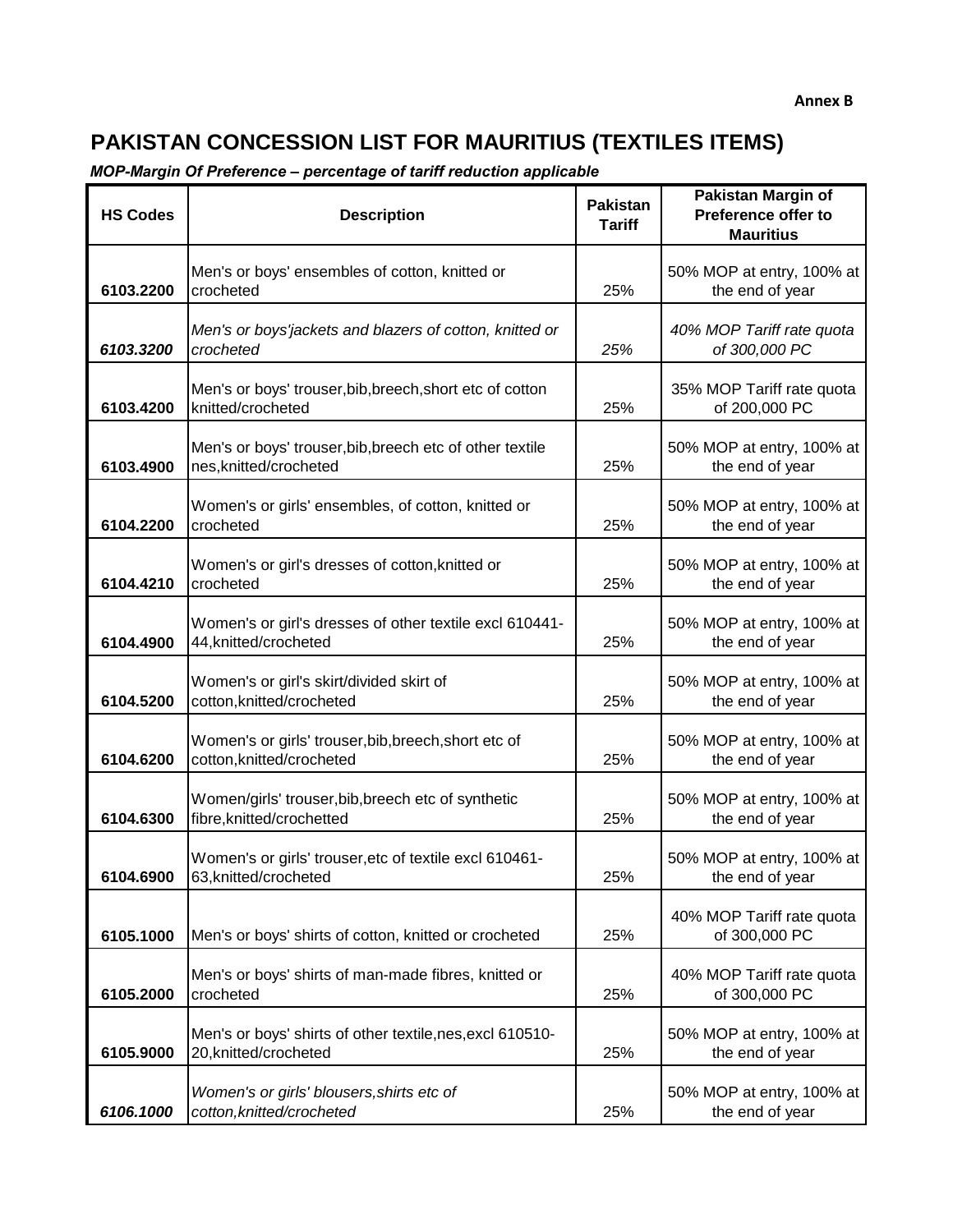| <b>HS Codes</b> | <b>Description</b>                                                                 | <b>Pakistan</b><br><b>Tariff</b> | <b>Pakistan Margin of</b><br>Preference offer to<br><b>Mauritius</b> |
|-----------------|------------------------------------------------------------------------------------|----------------------------------|----------------------------------------------------------------------|
| 6106.2000       | Women's or girls' blouser, etc, of man-made fibres,<br>knitted or crocheted        | 25%                              | 50% MOP at entry, 100% at<br>the end of year                         |
| 6106.9000       | Women's or girls' blouser, etc, of other<br>textiles, nes, knitted/crocheted       | 25%                              | 50% MOP at entry, 100% at<br>the end of year                         |
| 6108.3100       | Women's or girls' nightdresses & pyjama of cotton,<br>knitted/crocheted            | 25%                              | 40% MOP Tariff rate quota<br>of 300,000 PC                           |
| 6108.3900       | Women's or girls' nightdresses etc of other<br>textiles,nes,knitted/crocheted      | 25%                              | 40% MOP Tariff rate quota<br>of 300,000 PC                           |
| 6108.9100       | Women's or girls' neglige, bathrobe, gown, etc of<br>cotton, knitted/crocheted     | 25%                              | 35% MOP Tariff rate quota<br>of 200,000 PC                           |
| 6108.9900       | Women's/girl's neglige,bathrobe,etc of other<br>textile,nes,knitted/crocheted      | 25%                              | 50% MOP at entry, 100% at<br>the end of year                         |
| 6109.1000       | T-shirts, singlets and other vests, of cotton, knitted or<br>crocheted             | 25%                              | 40% MOP Tariff rate quota<br>of 300,000 PC                           |
| 6109.9090       | T-shirt, singlet & other vest of other textile excl cotton,<br>knittted/crocheted  | 25%                              | 40% MOP Tariff rate quota<br>of 300,000 PC                           |
| 6110.1100       | Jerseys, pullovers, cardigan, waist-coat etc of wool,<br>knitted/crocheted         | 25%                              | 50% MOP at entry, 100% at<br>the end of year                         |
| 6110.2000       | Jerseys, pullovers, cardigan, waist-coat etc of cotton,<br>knitted/crocheted       | 25%                              | 50% MOP at entry, 100% at<br>the end of year                         |
| 6110.3000       | Jersey, pullover, cardigan, waist-coat etc of man-made<br>fibre, knitted/crocheted | 25%                              | 50% MOP at entry, 100% at<br>the end of year                         |
| 6110.9000       | Jersey, pullover, cardigan of other textile, excl 611010-<br>30, knitted/crocheted | 25%                              | 50% MOP at entry, 100% at<br>the end of year                         |
| 6111.2000       | Babies' garments & clothing accessory of cotton,<br>knitted/crocheted              | 25%                              | 35% MOP Tariff rate quota<br>of 200,000 PC                           |
| 6112.3900       | Men's/boy's swimwear of other textile excl synthetic<br>fibre, knitted/crocheted   | 25%                              | 40% MOP Tariff rate quota<br>of 300,000 PC                           |
| 611241          | Women's or girls' swimwear of synthetic fibres, knitted<br>or crocheted            | 25%                              | 35% MOP Tariff rate quota<br>of 200,000 PC                           |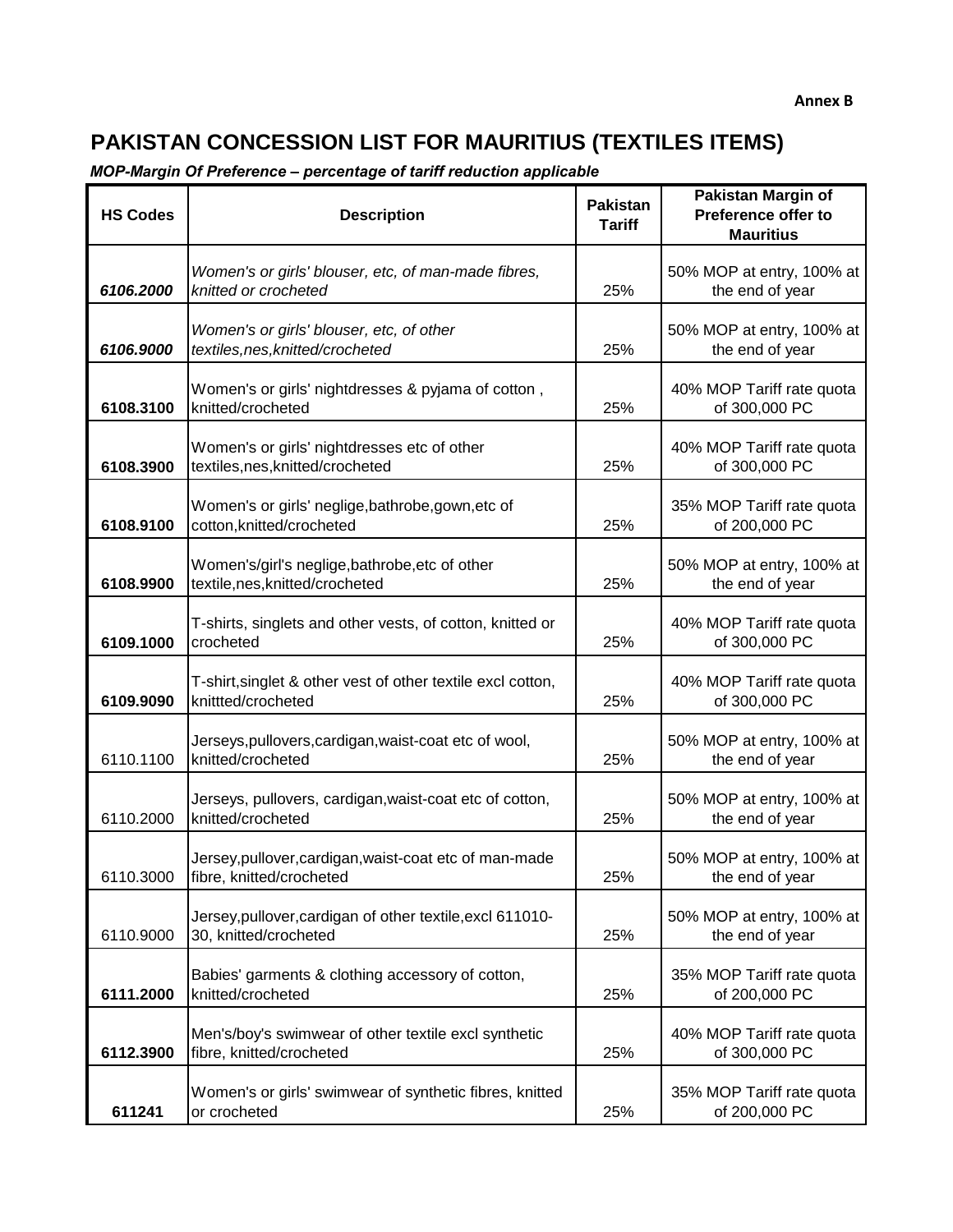| <b>HS Codes</b> | <b>Description</b>                                                          | <b>Pakistan</b><br><b>Tariff</b> | <b>Pakistan Margin of</b><br>Preference offer to<br><b>Mauritius</b> |
|-----------------|-----------------------------------------------------------------------------|----------------------------------|----------------------------------------------------------------------|
| 611249          | Women's/girls' swimwear of other textile, knit /<br>crocheted               | 25%                              | 35% MOP Tariff rate quota<br>of 200,000 PC                           |
| 6201.1900       | Men's or boys' overcoat, cloak etc of other<br>textile, nes, excl 620111-13 | 25%                              | 50% MOP at entry, 100% at<br>the end of year                         |
| 6203.1100       | Men's/boy's suit of wool or fine animal hair                                | 25%                              | 35% MOP Tariff rate quota<br>of 200,000 PC                           |
| 6203.1910       | Men's or boys' suit of cotton textile                                       | 25%                              | 35% MOP Tariff rate quota<br>of 200,000 PC                           |
| 6203.1990       | Men's or boys' suit of other textile                                        | 25%                              | 35% MOP Tariff rate quota<br>of 200,000 PC                           |
| 6203.3100       | Men's or boys' jacket&blazer of wool/fine animal hair                       | 25%                              | 35% MOP Tariff rate quota<br>of 200,000 PC                           |
| 6203.3200       | Men's or boys' jackets and blazers of cotton                                | 25%                              | 35% MOP Tariff rate quota<br>of 200,000 PC                           |
| 6203.3300       | Men's or boys' jackets and blazers of synthetic fibres                      | 25%                              | 35% MOP Tariff rate quota<br>of 200,000 PC                           |
| 6203.3900       | Men's/boys' jackets&blazers of textile, nes, excl 620331                    | 25%                              | 35% MOP Tariff rate quota<br>of 200,000 PC                           |
| 6203.4200       | Men's/boys' trouser, bib, short etc of cotton                               | 25%                              | 40% MOP Tariff rate quota<br>of 300,000 PC                           |
| 6203.4300       | Men's/boys' trouser, bib&brace etc of synthetic fibre                       | 25%                              | 40% MOP Tariff rate quota<br>of 300,000 PC                           |
| 6204.3200       | Women's or girls' jackets of cotton                                         | 25%                              | 35% MOP Tariff rate quota<br>of 200,000 PC                           |
| 6204.6100       | Women's/girls' trouser, bib, short etc of wool/animal hair                  | 25%                              | 35% MOP Tariff rate quota<br>of 200,000 PC                           |
| 6204.6200       | Women's/girls' trouser, bib, short etc, of cotton                           | 25%                              | 35% MOP Tariff rate quota<br>of 200,000 PC                           |
| 6204.6210       | Women's / girls' ghagra                                                     | 25%                              | 35% MOP Tariff rate quota<br>of 200,000 PC                           |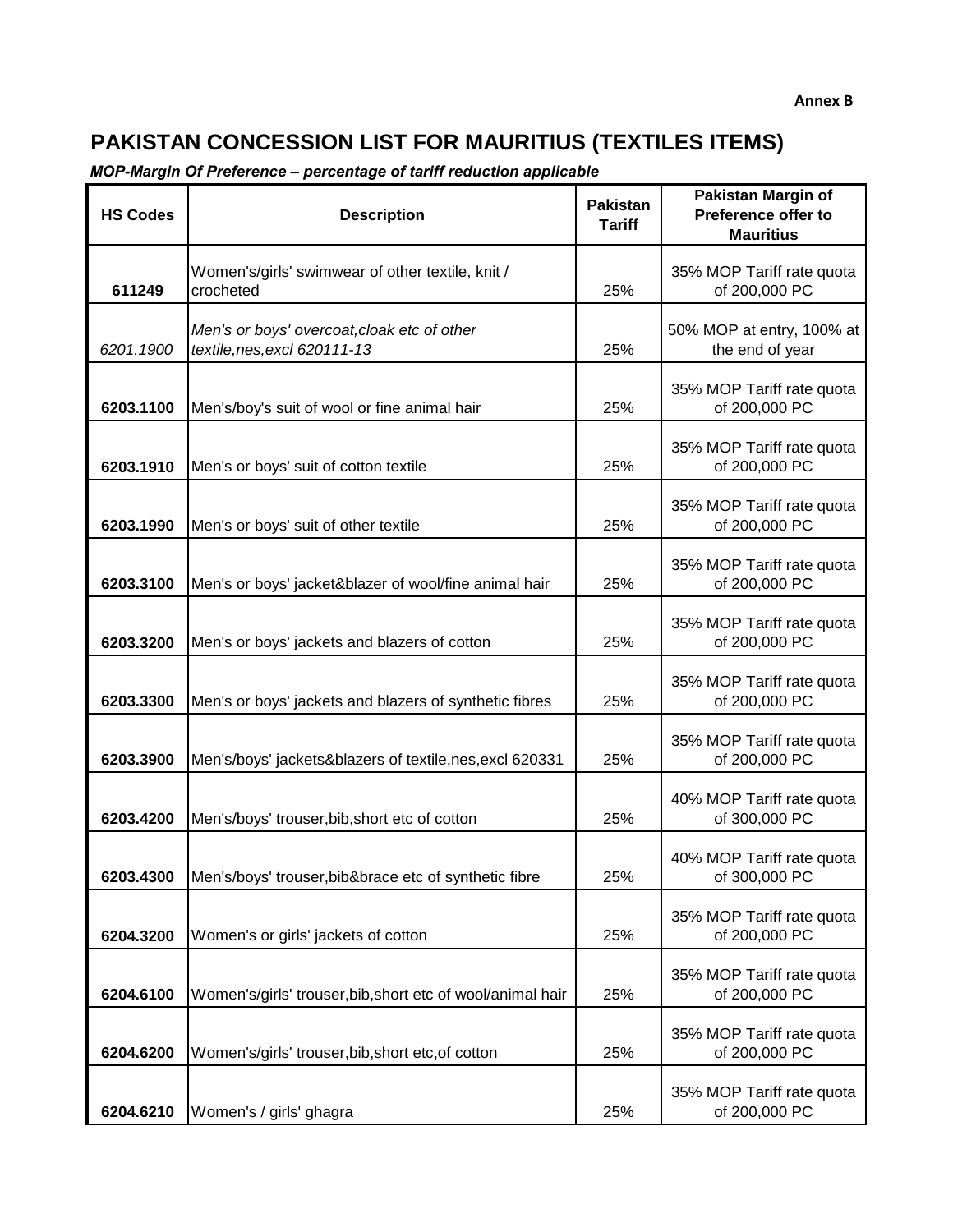| <b>HS Codes</b> | <b>Description</b>                                        | <b>Pakistan</b><br><b>Tariff</b> | <b>Pakistan Margin of</b><br>Preference offer to<br><b>Mauritius</b> |
|-----------------|-----------------------------------------------------------|----------------------------------|----------------------------------------------------------------------|
| 6204.6220       | Women's / girls' charara                                  | 25%                              | 35% MOP Tariff rate quota<br>of 200,000 PC                           |
| 6204.6300       | Women's/girls' trouser, bib, short etc of synthetic fibre | 25%                              | 35% MOP Tariff rate quota<br>of 200,000 PC                           |
| 6204.6310       | Women's / girls' ghagra                                   | 25%                              | 35% MOP Tariff rate quota<br>of 200,000 PC                           |
| 6204.6320       | Women's / girls' charara                                  | 25%                              | 35% MOP Tariff rate quota<br>of 200,000 PC                           |
| 6204.6900       | Women's/girls' trouser, bib, short etc, of other textile  | 25%                              | 35% MOP Tariff rate quota<br>of 200,000 PC                           |
| 620520          | Men's or boys' shirts of cotton, not knitted or crocheted | 25%                              | 40% MOP Tariff rate quota<br>of 300,000 PC                           |
| 6205.9090       | Men's or boys' shirts of textiles material                | 25%                              | 40% MOP Tariff rate quota<br>of 300,000 PC                           |
| 6206.3000       | Women's/girls' blouses, shirts, shirt blouses, of cotton  | 25%                              | 35% MOP Tariff rate quota<br>of 200,000 PC                           |
| 6206.3010       | Women's/girls' multani choli                              | 25%                              | 35% MOP Tariff rate quota<br>of 200,000 PC                           |
| 6206.3020       | Women's/girls' punjabi kameez                             | 25%                              | 35% MOP Tariff rate quota<br>of 200,000 PC                           |
| 6206.3030       | Women's/girls' baluchi kameez                             | 25%                              | 35% MOP Tariff rate quota<br>of 200,000 PC                           |
| 6206.3040       | Women's/girls' kurta                                      | 25%                              | 35% MOP Tariff rate quota<br>of 200,000 PC                           |
| 6206.4000       | Women's /girls' blouses, shirts, etc, of man-made fibres  | 25%                              | 35% MOP Tariff rate quota<br>of 200,000 PC                           |
| 6206.4010       | Women's/girls' multani choli                              | 25%                              | 35% MOP Tariff rate quota<br>of 200,000 PC                           |
| 6206.4020       | Women's/girls' punjabi kameez                             | 25%                              | 35% MOP Tariff rate quota<br>of 200,000 PC                           |